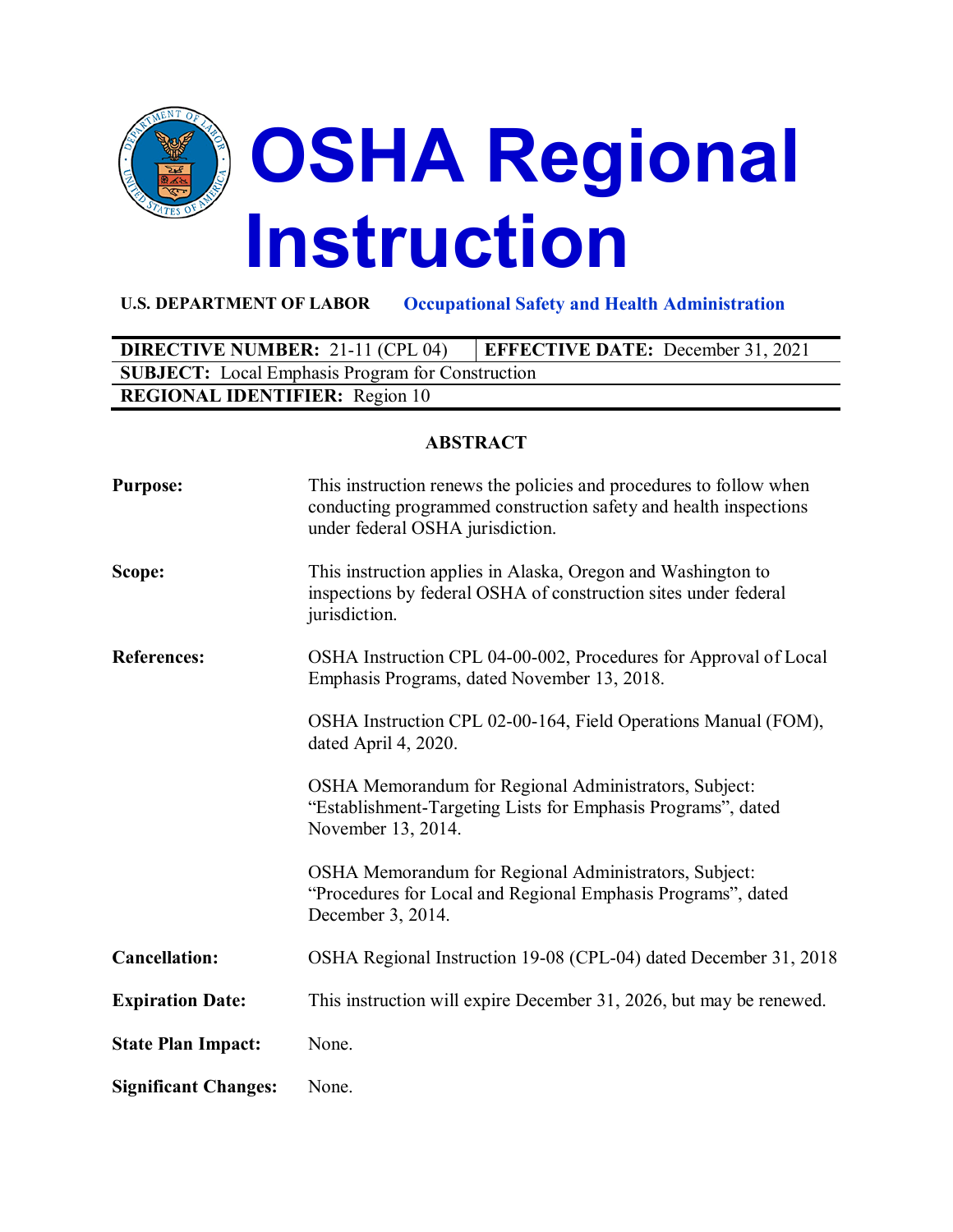| <b>Action Offices:</b>     | Anchorage, Washington, and Portland Area Offices and the Office of<br>Enforcement Programs. |
|----------------------------|---------------------------------------------------------------------------------------------|
| <b>Originating Office:</b> | Office of Enforcement Programs                                                              |
| <b>Contact:</b>            | Assistant Regional Administrator<br>Office of Enforcement Programs                          |

By and Under the Authority of:

Patrick J. Kapust

Acting Regional Administrator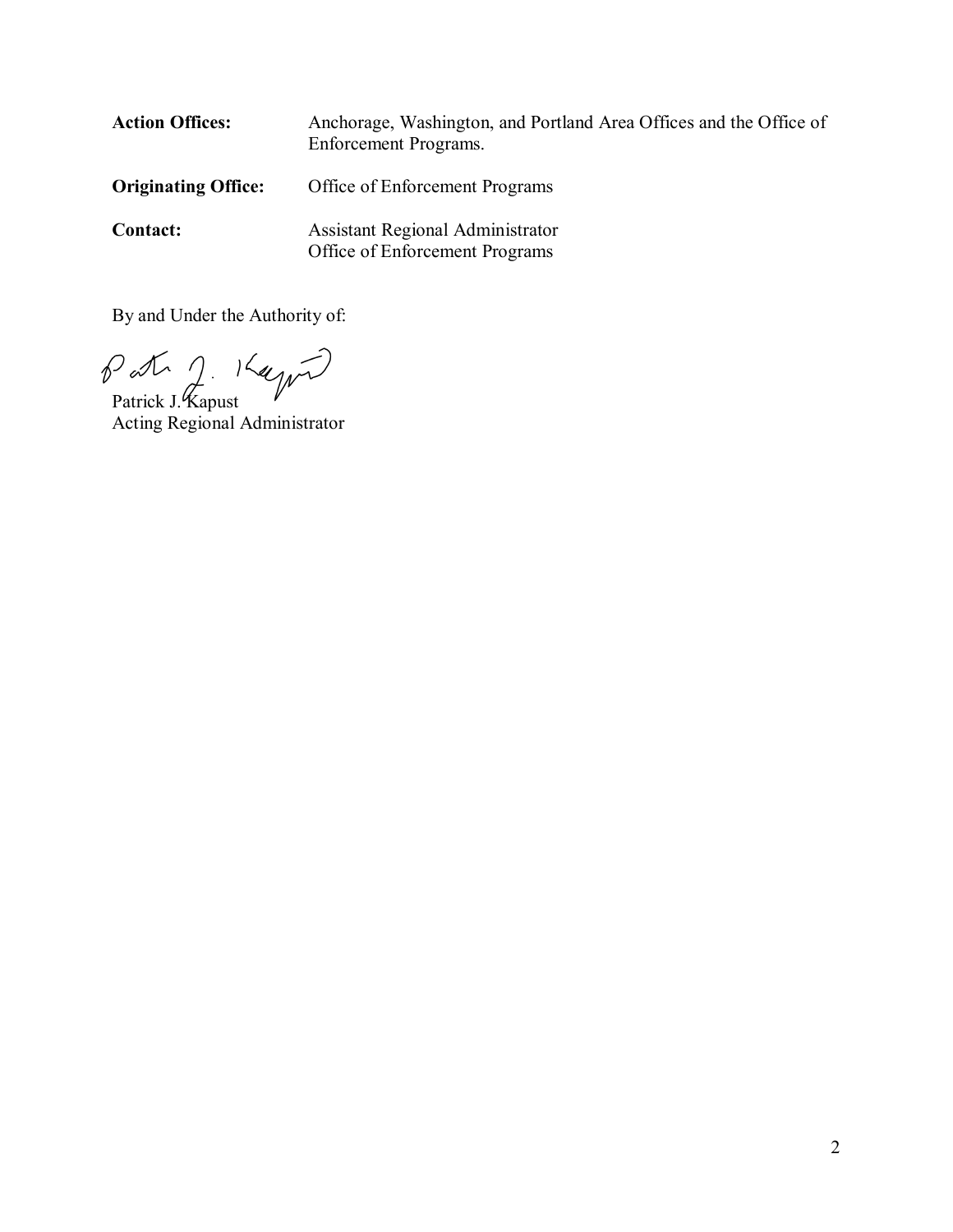### **Executive Summary**

This instruction renews the framework for a local emphasis program to reduce and/or eliminate hazards associated with construction activities performed on federally-owned lands, including certain military installations and national parks, construction operations on navigable waterways within the three-mile limit, and tribally-owned establishments and employers who are enrolled tribal members working on reservations or on trust land in Alaska, Oregon and Washington.

### **Table of Contents**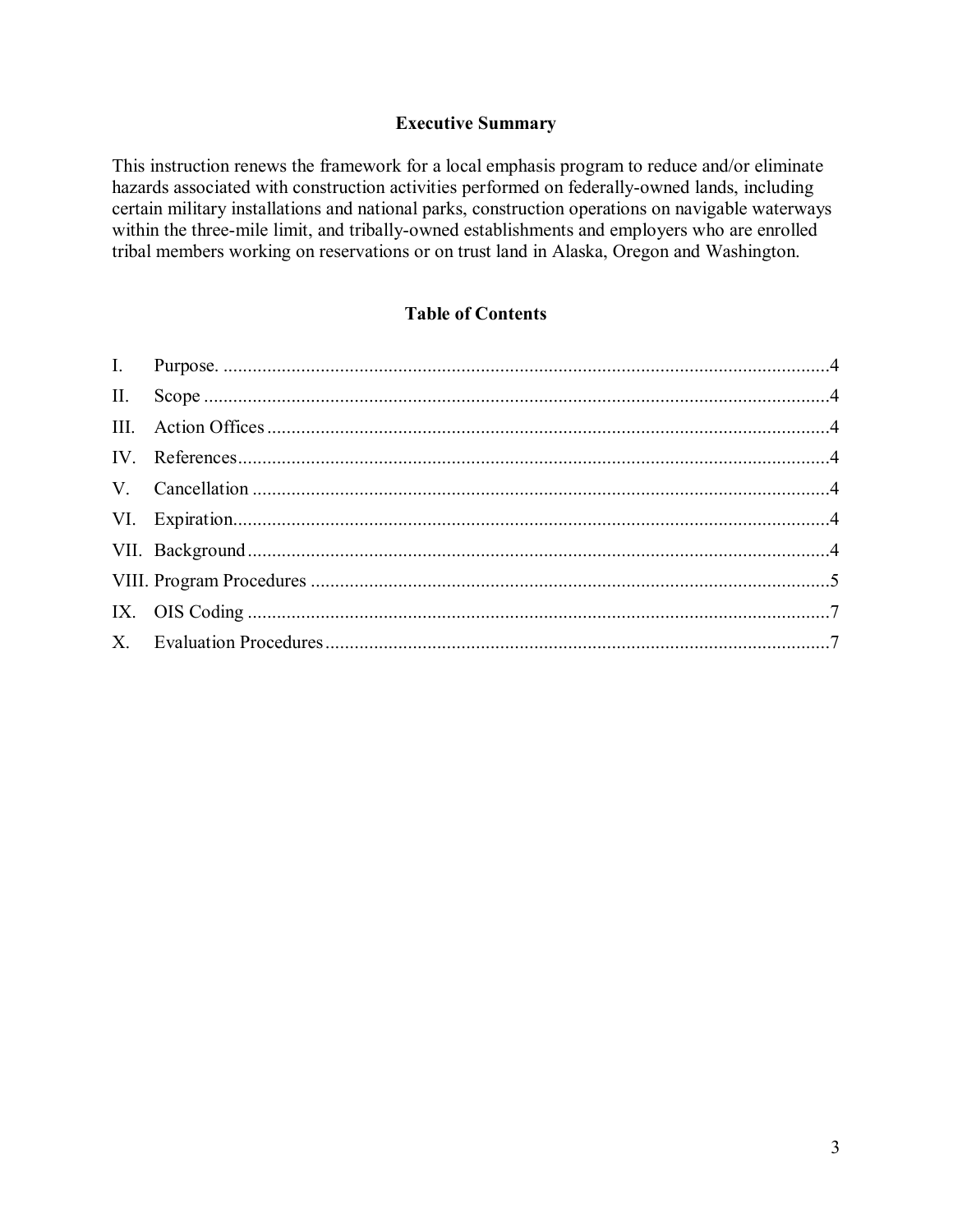#### <span id="page-3-0"></span>**I. Purpose.**

This instruction renews the policies and procedures to be followed when conducting programmed construction safety and health inspections under federal OSHA jurisdiction.

### <span id="page-3-1"></span>**II. Scope.**

This instruction applies to the Anchorage, Washington, and Portland Area Offices.

### <span id="page-3-2"></span>**III. Action Offices.**

Anchorage, Washington, and Portland Area Offices and the Office of Enforcement Programs.

### <span id="page-3-3"></span>**IV. References:**

OSHA Instruction CPL 04-00-002, Procedures for Approval of Local Emphasis Programs, dated November 13, 2018.

OSHA Instruction CPL 02-00-164, Field Operations Manual (FOM), dated April 4, 2020.

OSHA Memorandum for Regional Administrators, Subject: "Establishment-Targeting Lists for Emphasis Programs", dated November 13, 2014.

OSHA Memorandum for Regional Administrators, Subject: "Procedures for Local and Regional Emphasis Programs", dated December 3, 2014.

### <span id="page-3-4"></span>**V. Cancellation.**

OSHA Regional Notice 19-08 (CPL 04), dated December 31, 2018.

### <span id="page-3-5"></span>**VI. Expiration.**

This instruction will expire December 31, 2026, but may be renewed.

#### <span id="page-3-6"></span>**VII. Background.**

This LEP supports the Occupational Safety and Health Administration (OSHA) Fiscal Year (FY) 2022 Agency Management Plan (AMP), Agency Theme 1, Assure Safe and Healthful Workplaces, to secure safe and health workplaces, particularly in high-risk industries. This LEP also supports OSHA's Fiscal Year 2022 AMP, Agency Theme 3, Protecting the Most Vulnerable Workers in High Hazard Industries, Strategy 1: Refine Enforcement Tools and Strategies to Target the Most Hazardous Industries including the construction industry.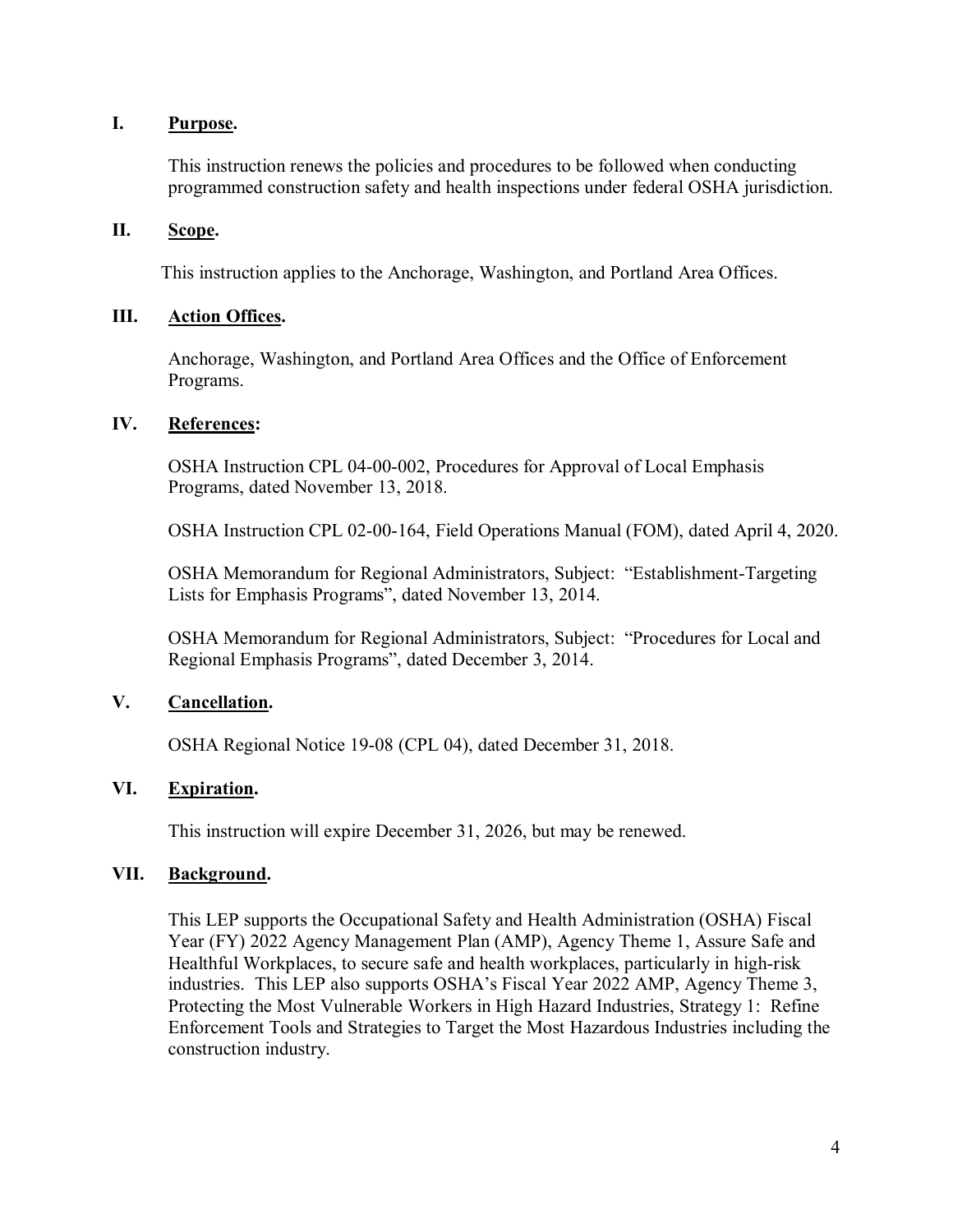OSHA's coverage of construction work sites in the state of Washington is limited to activities performed on federally owned lands, including certain military installations and national parks, construction operations on navigable waterways within the three-mile limit, and tribally owned establishments and employers who are enrolled tribal members working on reservations or on trust lands. In Oregon, OSHA has jurisdiction on military installations, navigable waterways, Crater Lake National Park, and on all private and tribal employers on reservations and trust lands. OSHA's coverage of construction work sites in the state of Alaska is limited to navigable waterways, offshore oil rigs, artificial islands and activities performed at Denali National Park, and Metlakatla Indian Community, Annette Island Reserve, Alaska.

Programmed inspections in construction are generally scheduled based on construction project information from Dodge reports or other industry and project information, or on hazard specific national or local emphasis programs. However, the use of these tools has not proven practical for the OSHA area offices in Washington, Oregon, and Alaska, where the majority of construction activity is covered by the safety and health programs operated by the three states.

Construction contractors working on Federal installations are exposed to the same hazards and sustain the same injuries as construction contractors working in the private sector, and this LEP allows the area offices to address these hazards. Construction is an essential, diverse, and dynamic industry employing almost eleven million people, but it also continues to be one of the most hazardous in the U.S. In 2019, the occupational fatality rate in construction was 9.7 deaths per 100,000 workers, more than two and onehalf times the fatality rate for all private industry (3.8). Almost 20% of the 5,333 occupational deaths reported in 2019 were in construction. More than 60% of these fatalities can be related to four hazards: falls (39.3%), struck-by objects (8.4%), electrocution (7.4%) and caught in/between (5.5%). Together, these are known as the Focus Four Hazards.

There were 85 inspections conducted in FY 21 with 12% of the inspections having SWR violations. The area offices received abatement certification or documentations for these violations to ensure the hazards were eliminated.

#### <span id="page-4-0"></span>**VIII. Program Procedures.**

The following procedures shall be followed when scheduling and inspecting work sites under this program.

#### A. Outreach Program

This LEP has been in place for several years and outreach is a continual effort through programs such as federal safety meetings and meetings with local industry organizations. The Area Offices will provide updated information to federal agencies on topics such as the OSHA standards that apply to federal agencies, how to implement a safety and health program, and details about the LEP.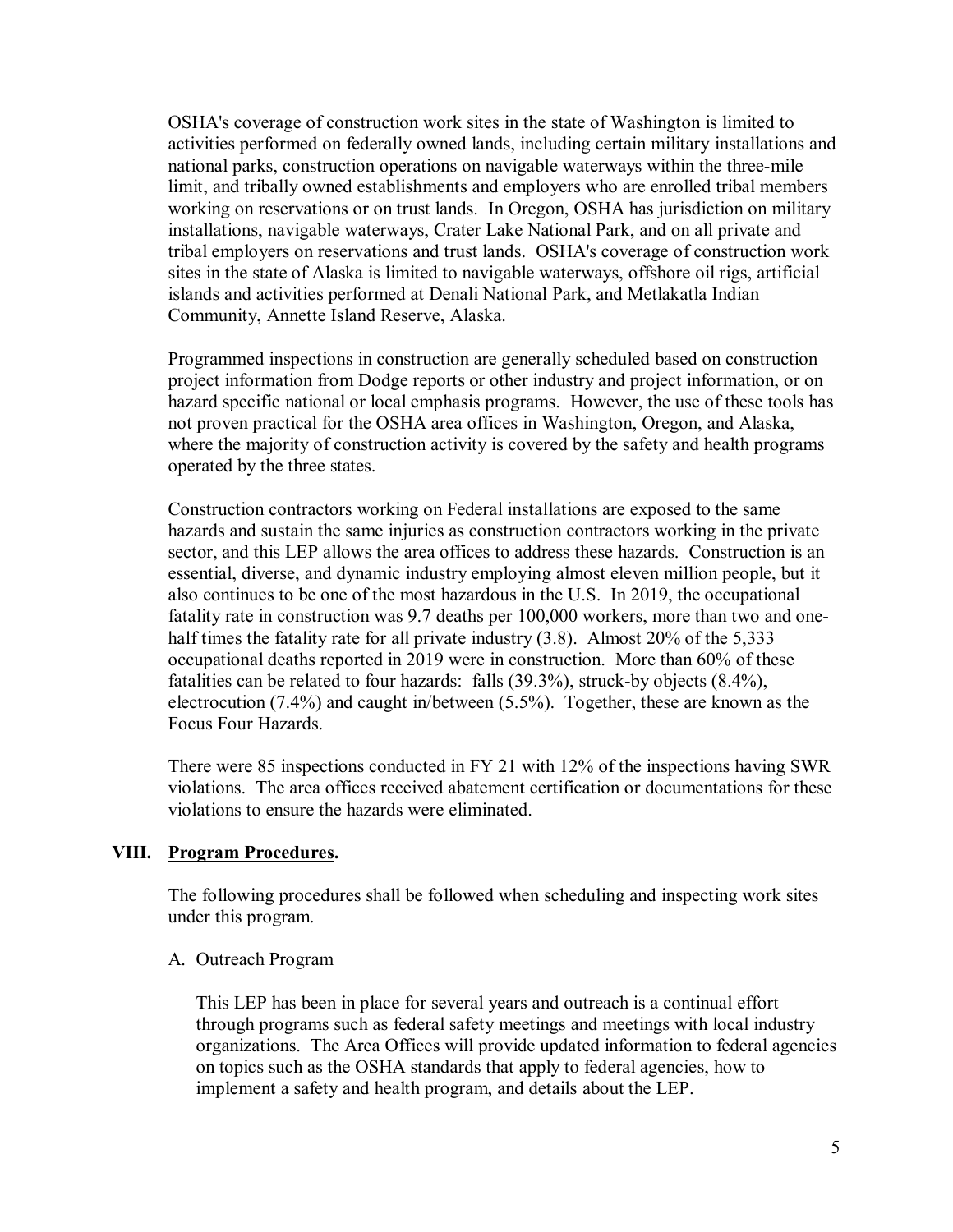- B. Inspection Scheduling
	- 1. Due to the mobility of employers in the construction industry, the transitory nature of construction sites and the fact that sites often involve more than one employer, inspections shall be scheduled from a list of work sites rather than employers.
	- 2. A list of geographic areas, where construction activities are expected, shall be prepared and arranged in a randomly ordered cycle.
	- 3. Construction areas will be inspected only once during the inspection cycle. Each employer will be inspected only once during the cycle, except for unprogrammed activity such as complaints, incidents, follow-ups, or if the employer has operations in more than one location on the target list.
	- 4. All sites on the random list shall be inspected in the order listed, unless efficient use of area office resources justifies a selection out of order.
	- 5. Prior to the start of any inspection activity, the Area Director, or designated CSHO, shall contact the appropriate federal/state safety and health managers or other knowledgeable source to determine where construction operations are being performed and to coordinate the conduct of inspections.
	- 6. The area office shall make no deletions from the inspection list except for where the Area Director documents that:
		- a. There is little or no activity at a work site.
		- b. A substantially complete inspection has been conducted as a result of an unprogrammed activity, i.e., complaint.
		- c. The work site has been approved for exemption from inspection through consultation or for participation in the Voluntary Protection Program.
	- 7. For geographic areas, which are determined to have a large number of construction projects occurring simultaneously, the Area Director has the option of subdividing a location into zones to make the most effective use of available resources. Any known "auxiliary" sites under the control of an inspected facility may be inspected. New installations will be added at this time.
	- 8. Specific sites will not be carried over to the next cycle under normal circumstances. If carryover is deemed necessary, the procedures in the FOM shall be followed.